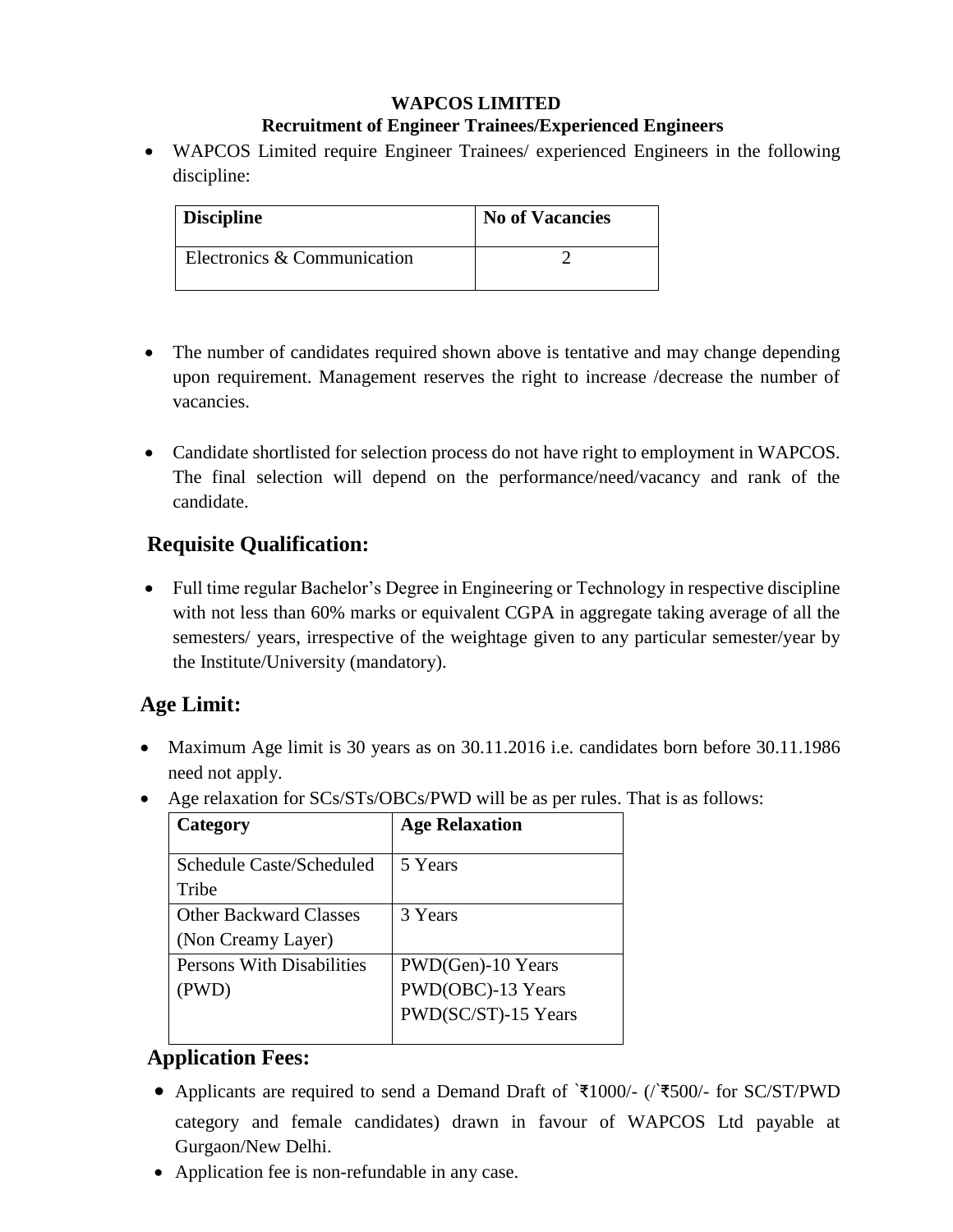#### **Selection Process:**

- Selection process will be consisting of following:
	- 1. Written Test (Multiple Choice Questions/ Objective Type Questions).
	- 2. On the basis of performance in Written Test, shortlisted candidates will be called for Group Discussion.
	- 3. On the basis of performance in Written Test and Group Discussion, shortlisted candidates will be called for Interview.
	- 4. The selection committee reserves the right to shortlist the applicants to be called for selection process depending upon vacancies/applications received/candidates shortlisted.

#### **Compensation/Pay Package:**

Candidates appointed as Engineer Trainee/Engineer will be paid basic pay @ `₹16400/- in

the pay scale of `₹16400-₹40500(revised IDA) plus HRA, IDA etc. as admissible thereon from time to time .

- Candidates appointed as Engineer Trainee/Engineer will be on training/Probation for a period of one year with effect from the date of joining (as the case may be). On successful completion of one year training period/probation and presentation he/she would be considered for appointment as Engineer on regular basis as per company rules. He/ She will be entitled to other allowances, facilities as applicable to regular employees of the company after regularisation as per company rules.
- No residential accommodation will be provided. However, HRA will be provided as per rules of the company.

#### **Service Agreement Bond**

 The selected candidates will be required to execute a service agreement bond to successfully complete the prescribed training period/probation period and thereafter serve the organization for at least four years. The amount of bond is  $\overline{*}1,00,000/$ - (Rupees One Lakh only) in case of GEN/OBC and `₹50,000/- (Rupees Fifty thousand only) in case of SC/ST/PWD candidates.